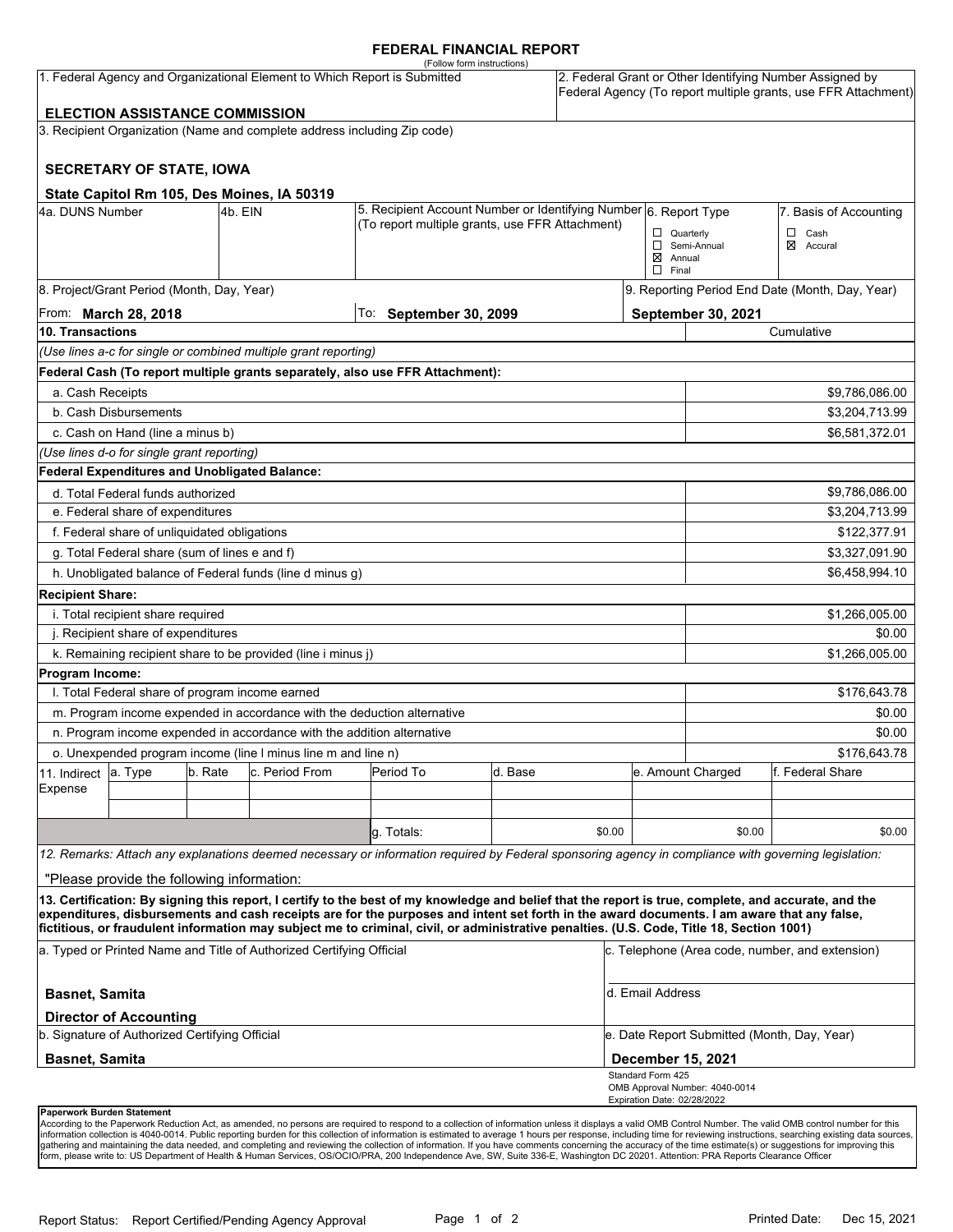|                                   | <b>FEDERAL FINANCIAL REPORT</b><br>(Additional Page)                                                                                                                                                                                                                                                                                       |
|-----------------------------------|--------------------------------------------------------------------------------------------------------------------------------------------------------------------------------------------------------------------------------------------------------------------------------------------------------------------------------------------|
| Federal Agency & Organization     | : ELECTION ASSISTANCE COMMISSION                                                                                                                                                                                                                                                                                                           |
| <b>Federal Grant ID</b>           |                                                                                                                                                                                                                                                                                                                                            |
| <b>Recipient Organization</b>     | : SECRETARY OF STATE, IOWA                                                                                                                                                                                                                                                                                                                 |
|                                   | State Capitol Rm 105, Des Moines, IA 50319                                                                                                                                                                                                                                                                                                 |
| <b>DUNS Number</b>                |                                                                                                                                                                                                                                                                                                                                            |
| <b>DUNS Status when Certified</b> |                                                                                                                                                                                                                                                                                                                                            |
| EIN                               |                                                                                                                                                                                                                                                                                                                                            |
| <b>Reporting Period End Date</b>  |                                                                                                                                                                                                                                                                                                                                            |
| <b>Status</b>                     |                                                                                                                                                                                                                                                                                                                                            |
| Remarks                           |                                                                                                                                                                                                                                                                                                                                            |
|                                   | State interest earned (current fiscal year): \$438.64<br>State interest expended (current fiscal year): \$0.00<br>Program income earned (current fiscal year): \$0.00<br>Program income earned breakdown (current fiscal year): \$ Source: e.g. Sale of<br>registration list<br>Program income expended (current fiscal year): \$0.00<br>" |

**Federal Agency Review**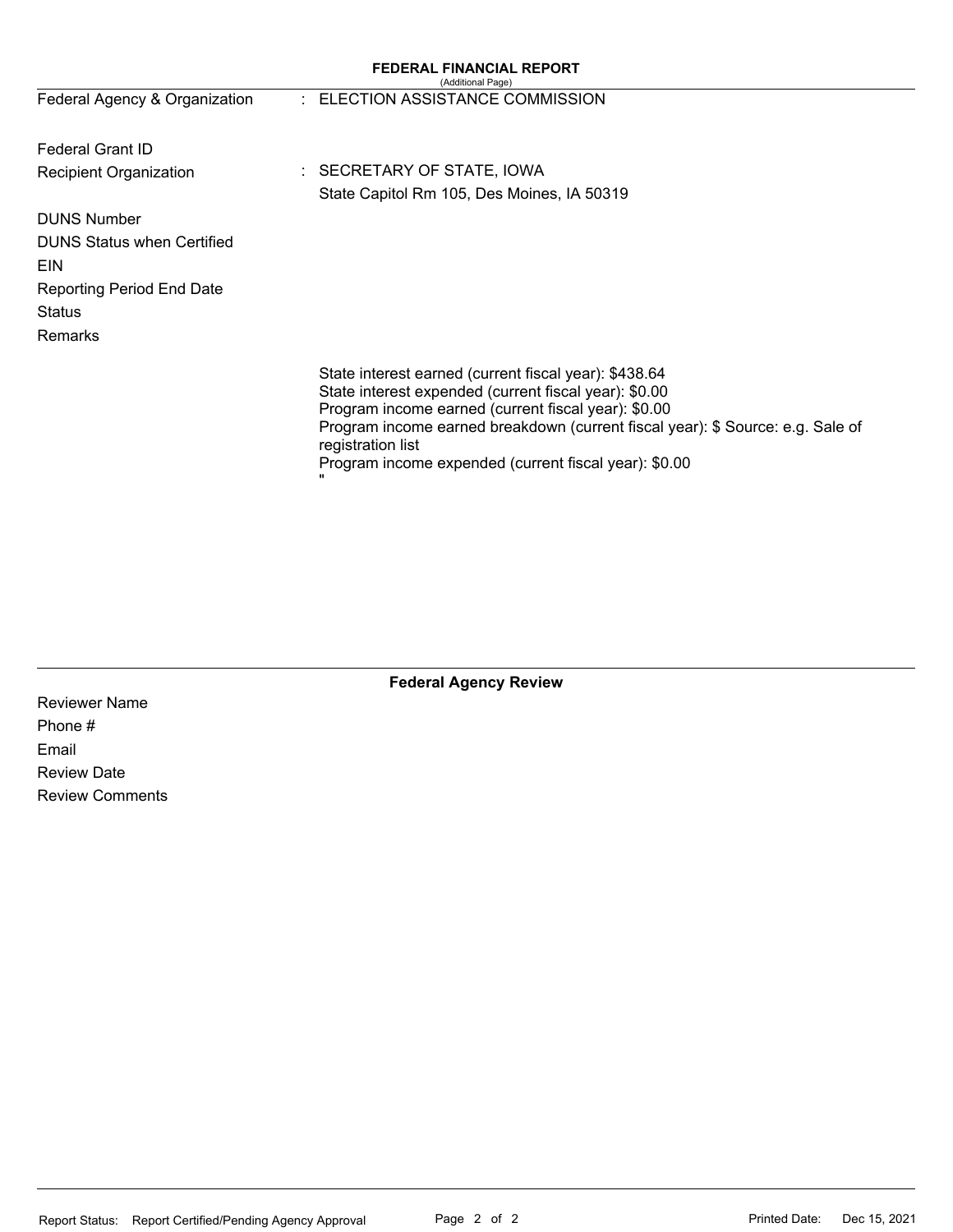# 2021-2022 EAC Progress Report

# 3. EAC Progress Report

#### **1. State or Territory:**

Iowa

### **2. Grant Number:**

#### **3. Report:**

Annual (Oct 1 - Sept 30)

#### **4. Grant:**

Election Security

#### **5. Reporting Period Start Date**

10/01/2020

#### **6. Reporting Period End Date**

09/30/2021

#### 4. Progress and Narrative

7. Describe in detail what happened during this reporting period and explain how you implemented the approved grant activities in accordance with your State Plan/Program Narrative. (*Note: Your activities should align with your Grant Cost Categories Table.)*

 Iowa shattered turnout records after more than 1.7 million voters cast ballots in the November 2020 general election. Secretary Pate credited the success of the election to Iowa voters, poll workers and county auditors. Despite the COVID 19 pandemic, Iowans made their voices heard in record numbers.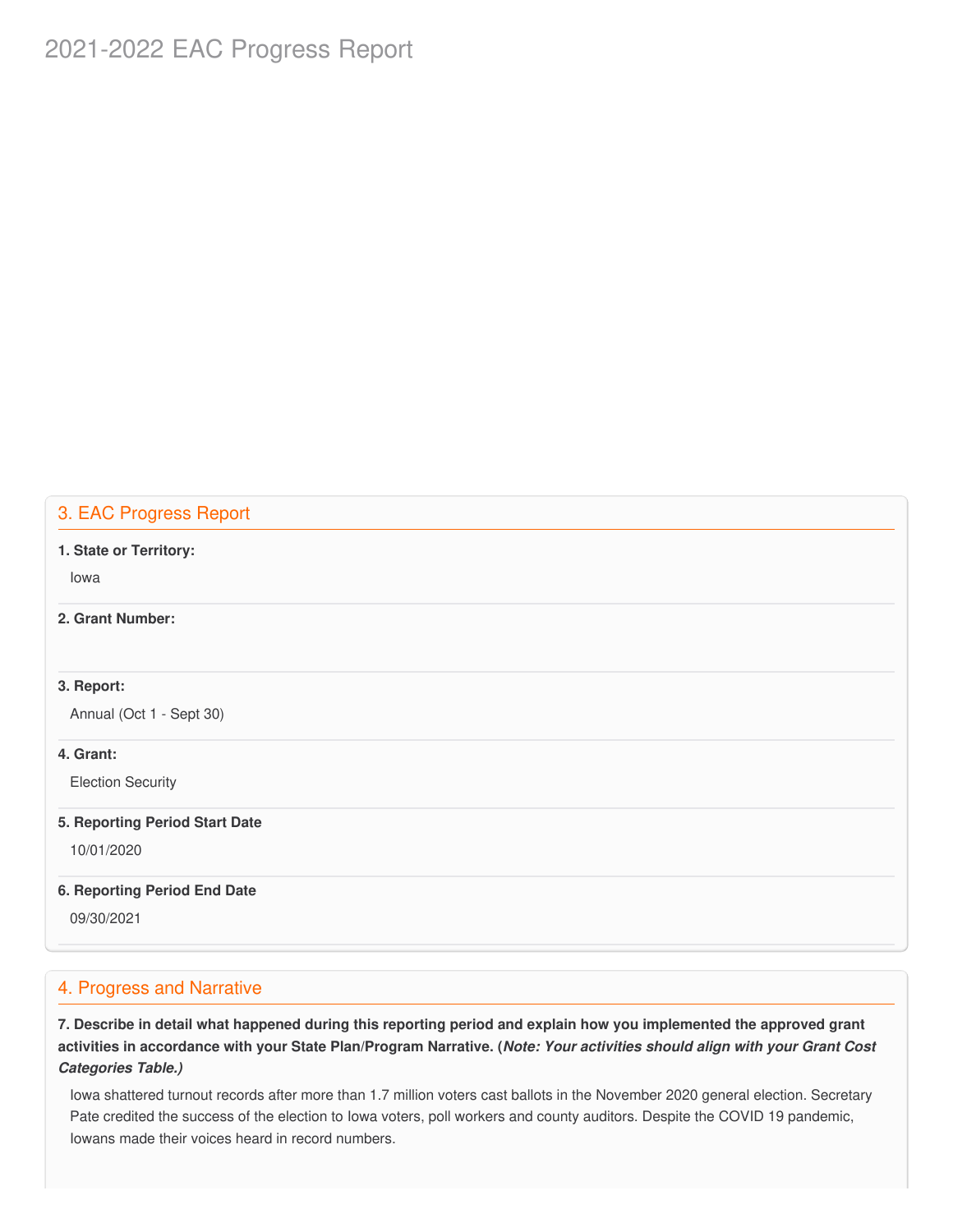The majority of funds expended during this reporting period were spent on cybersecurity needs such as staffing, assessments, monitoring, and the purchase of technology updates or upgrades. Our internal cybersecurity team partners with vendors, state/federal agencies, and others to keep on the forefront of cybersecurity preparedness and response. Having an in-house team enables us to respond quickly to highly publicized zero day vulnerabilities like Exchange proxyshell, Print Nightmare and log4j in 2021.

 The Iowa Secretary of State's cybersecurity team follows best practices and uses state of the art tools for improved cybersecurity resilience, which includes endpoint protection, extended endpoint protection, zero trust networking, vulnerability, patch management, threat hunting, incident response and more.

 The Iowa Secretary of State's Office conducts regular vulnerability scans/assessments, penetration tests and code analysis, along with supporting a vulnerability disclosure program for Secretary of State web sites and online applications using private and public sector partners.

 Funds were also expended on communications costs to educate voter on Iowa's voting processes and to provide posters to each of Iowa's United States Postal Service locations regarding deadlines for returning absentee ballots.

 Following changes to Iowa election law during the 2021 legislative session, funds were expended to update and redesign forms used by voters, such as the absentee ballot instructions sent to every voter who requests an absentee ballot be mailed to them. Grant funds were used to provide training opportunities to Secretary of State staff, local election officials, and other state and local officials that provide support to elections.

 Finally, funds were expended on election administration needs such as additional staffing to complete our felon database review project and review materials related to accessibility.

8. Describe any significant changes to your program during the project, including changes to your original State  **Plan/Program Narrative or favorable developments that improved program efficiency and/or service delivery.**

N/A

#### **9. Issues Encountered:**

Describe all major issues that arose during the implementation of the project and the reasons why established goals were not met, if applicable. Address each issue separately and describe whether and how the issues were resolved. Also,  **briefly discuss the implications of any unresolved issues or concerns.**

N/A

#### **10. Provide a description of any training conducted, including security training.**

 The Iowa Secretary of State's Office organized workshops in July of 2020 where county auditors, emergency managers, IT directors, vendor partners, and other stakeholders worked with Pratum, an Iowa based cybersecurity firm, to develop an incident response plan every county could utilize for a variety of scenarios. Pratum also assisted the state in boosting its cyber maturity.

 The Iowa Secretary of State's Office partnered with Pratum to develop a full range of security efforts, including penetration testing, training employees to spot e-mail scams, and tracking daily network activity to stop hackers before they get in. By creating and enhancing partnerships with state and federal agencies, the military, global cyber companies, independent security researchers and local companies like Pratum, Iowa continues to make cybersecurity a top priority to help ensure Iowa's elections are protected at every level.

 A training exercise designed by Iowa Secretary of State Paul Pate in collaboration with CyberDefenses helped county election officials protect the integrity of the vote. The Iowa Secretary of State's Cybersecurity Escape Room challenges officials on their election expertise as well as their general cybersecurity knowledge.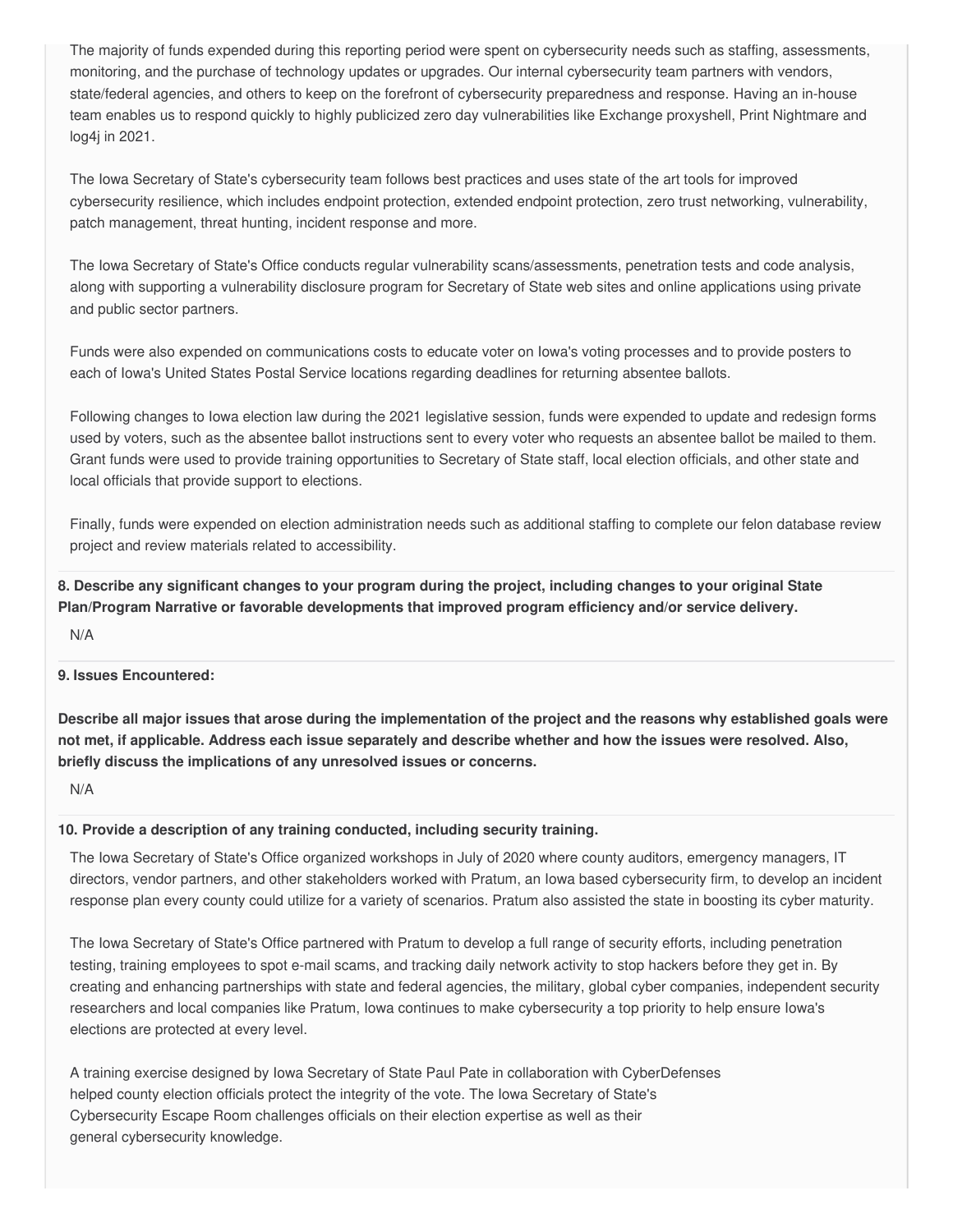The Cybersecurity Escape Room is a new way of approaching cybersecurity training. The training exercise utilizes the Founding Fathers such as Alexander Hamilton and Aaron Barr to outline a fictitious election scenario. Election officials work together to tackle each question before moving on to solving the puzzle.

 The Cybersecurity Escape Room was first unveiled in June 2021 to Iowa's county auditors during a conference in Sioux City. It is available for every county to utilize, free of charge.

 During the 2021 Legislative Session, the Iowa Secretary of State's Office partnered with one the election equipment vendors operating in our state to host an open house for legislators. The vendor's election cybersecurity team was present to answer any questions legislators had regarding the functionality of the equipment, what protections are in place to ensure ballot are properly tabulated, and the certification process.

#### **11. Subgrants:**

#### **Did your office provide subawards to local jurisdictions during this reporting period?**

Yes

#### **12. Describe the activities carried out by your subgrantees during the reporting period.**

 All of Iowa's 99 County Auditors were provided with the opportunity to apply for a security grant to spend to improve election cybersecurity. The primary goal of the grants is to address technology gaps and improve cybersecurity for elections at the county level.

 This grant program is ongoing. Some counties are working to spend down and report how funds were used, while other counties have yet to apply before the deadline on June 30, 2022.

 In addition to covering expenses related to moving the County Auditor or County Elections webpage to the .gov domain, County Auditors have explored using the grants to mitigate vulnerabilities discovered during vulnerability scans, purchase hardware or software to protect computers and networks, hire vendors to assist in mitigating or understanding threat reports, and similar cybersecurity related expenditures. Physical security related to cybersecurity, such as adding security cameras or upgrading doors and locks to election rooms or election equipment storage rooms, has been pursued as well.

#### **Provide a breakdown of aggregate subawards expenditures across major categories.**

 Security : \$[210,065.40](https://210,065.40) Total : \$210065.4

#### **13. Match:**

### **Describe how you are meeting or have met the matching requirement.**

 Iowa is currently in the process of replacing its statewide voter registration database. At this time, state funds allocated for that project have been marked as the matching funds.

14. Report on the number and type of articles of voting equipment obtained with the funds. Include the amount expended  **on the expenditure table.**

N/A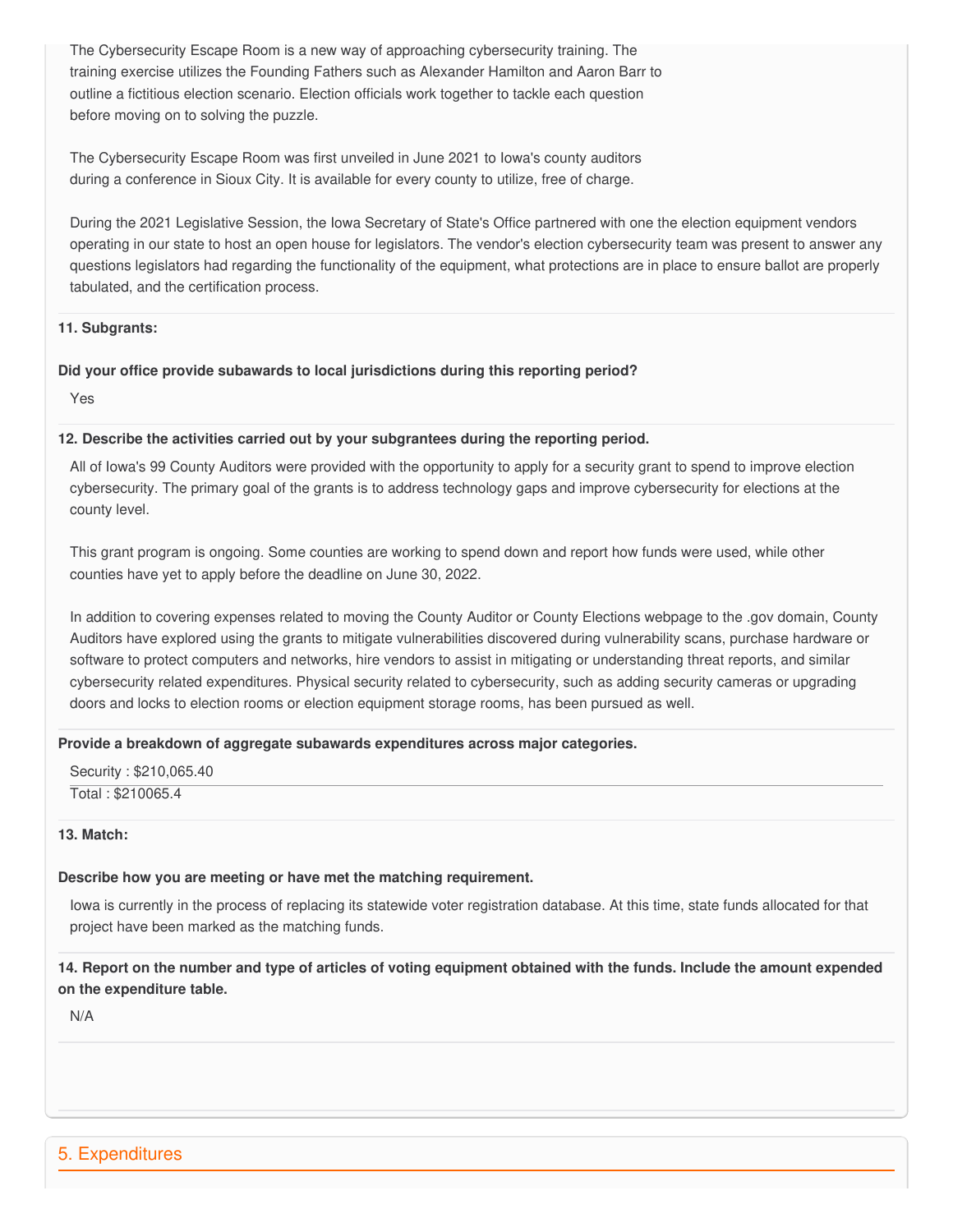## **15. Current Period Amount Expended and Unliquidated Obligations**

# **GRANT COST CATEGORIES - FEDERAL**

 Cyber Security: : \$826626 Voter Education/Communications: : \$14296 Subgrants: : \$210065 Other (Specify below) : \$138079 Unliquidated Obligations (If applicable, FFR Line 10f): : \$122378 Total : \$1311444 **Comments:** Other 1 = Election Administration

# **16. GRANT COST CATEGORIES - MATCH**

Voter Registration Systems: : \$0

Total : \$0

**Comments:** Match funds have not been expended at this time

# 7. Expenditures

#### **17. Confirm Total Grant Expenditure Amounts**

 Federal : \$1189066 Match : \$0

Total : \$1189066

 **OMB CONTROL NUMBER: 3265-0020**

### 8. Certification

 **Name and Contact of the authorized certifying official of the recipient.**

**First Name**

Molly

#### **Last Name**

Widen

#### **Title**

General Counsel

**Phone Number** 

**Email Address**

 **18. Add another contact to send a copy of submission confirmation and edit link?**